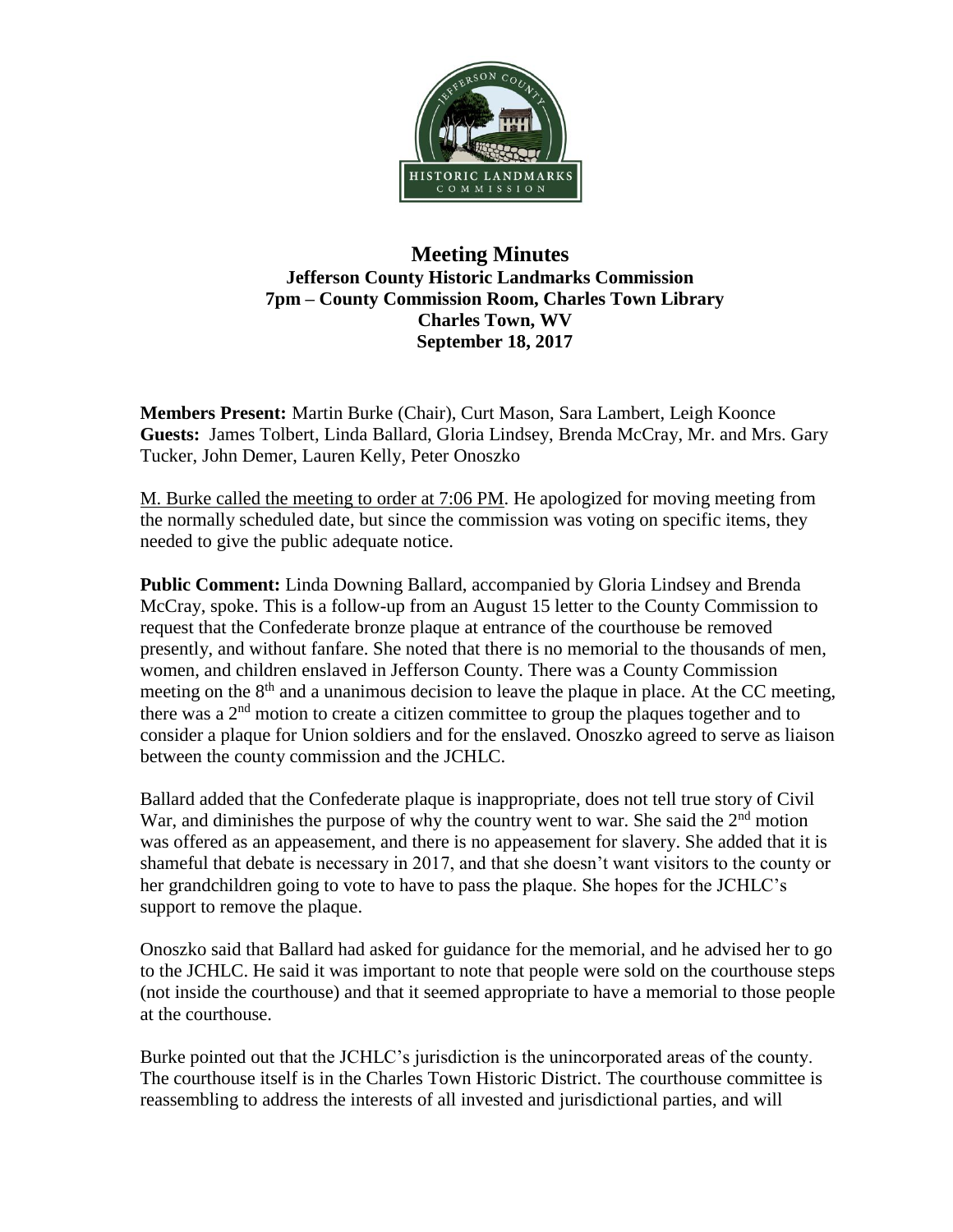eventually come together once the new judge is appointed, and they will make recommendations on matters pertaining to the Courthouse. Commissioner Leigh Koonce is on the committee. Burke's personal stance would be that all plaques be removed from the courthouse, as all applied signage detracts from the architecture of the Historic building. There were courthouse committee discussions regarding the landscaping during the front rehab of the Courthouse, and the JCHLC has previously advised that a minimalist approach is best. He would prefer nothing on the landscape nor the building. The JCHLC acts in an advisory role to the County Commission and can provide their opinion to the Commission about specific memorialization proposals.

Ballard said she didn't request for anything to be added but only wanted the plaque removed.

Burke suggested that it be the first thing the courthouse committee discusses.

Koonce said that reconstituting the courthouse committee was taking a lot of time and asked how this process would work for the JCHLC.

Burke said with the issue of the courthouse lawn, the JCHLC held public meetings, looked at several drawings, and the committee made a recommendation to the County Commission to remove vegetation that obscured building. This should be the same process.

Onoszko said when courthouse committee is reconstituted, the judge will have more to say about how the courthouse looks. The County Commission controls maintenance even though the building is in Charles Town. The county clerk will also have a lot of say. He was not certain about the County Commission's feelings about removing all plaques. It will be appropriate to talk about plaques in general and memorials in general when the courthouse committee reconvenes.

Koonce made a motion for the JCHLC to a hold public meeting on October 11, rather than wait for the reconvening of the courthouse committee, to have a public discussion of the Confederate plaque on the Courthouse with the end goal of the JCHLC making an official recommendation to County Commission, seconded by Lambert, and passed.

There was further discussion about the next steps and concern from Ballard about a public hearing creating another hostile situation. Onoszko offered to check if there is a statutory requirement for what the JCHLC does; if not, there is no need for a public hearing for the JCHLC to make a recommendation to the county commission. He also said there was research being done to find out who authorized the plaque in the first place since there is no mention of it in the County Commission minutes from 1986. If the County Commission never authorized its placement, he would recommend taking it down. Ballard asked if this research would be done by October 11, and Onoszko said it would and that there are Commission meetings on October  $5<sup>th</sup>$  and  $19<sup>th</sup>$ . Burke said the plan is to hold a JCHLC plaque discussion on October 11 until he hears otherwise from Onoszko.

**Status of the Coyle Cemetery:** The previous AmeriCorps member Rob Aitcheson submitted a grant to cut trees down at the site, and Shepherd student Brittany Williams completed some research on who was buried there. Gary Tucker said he's done some research as well and has been pulling weeds. There is currently no cemetery plot map. 9 individuals are confirmed to be buried there, with a total of 40 likely to be located there. Burke added that the JCHLC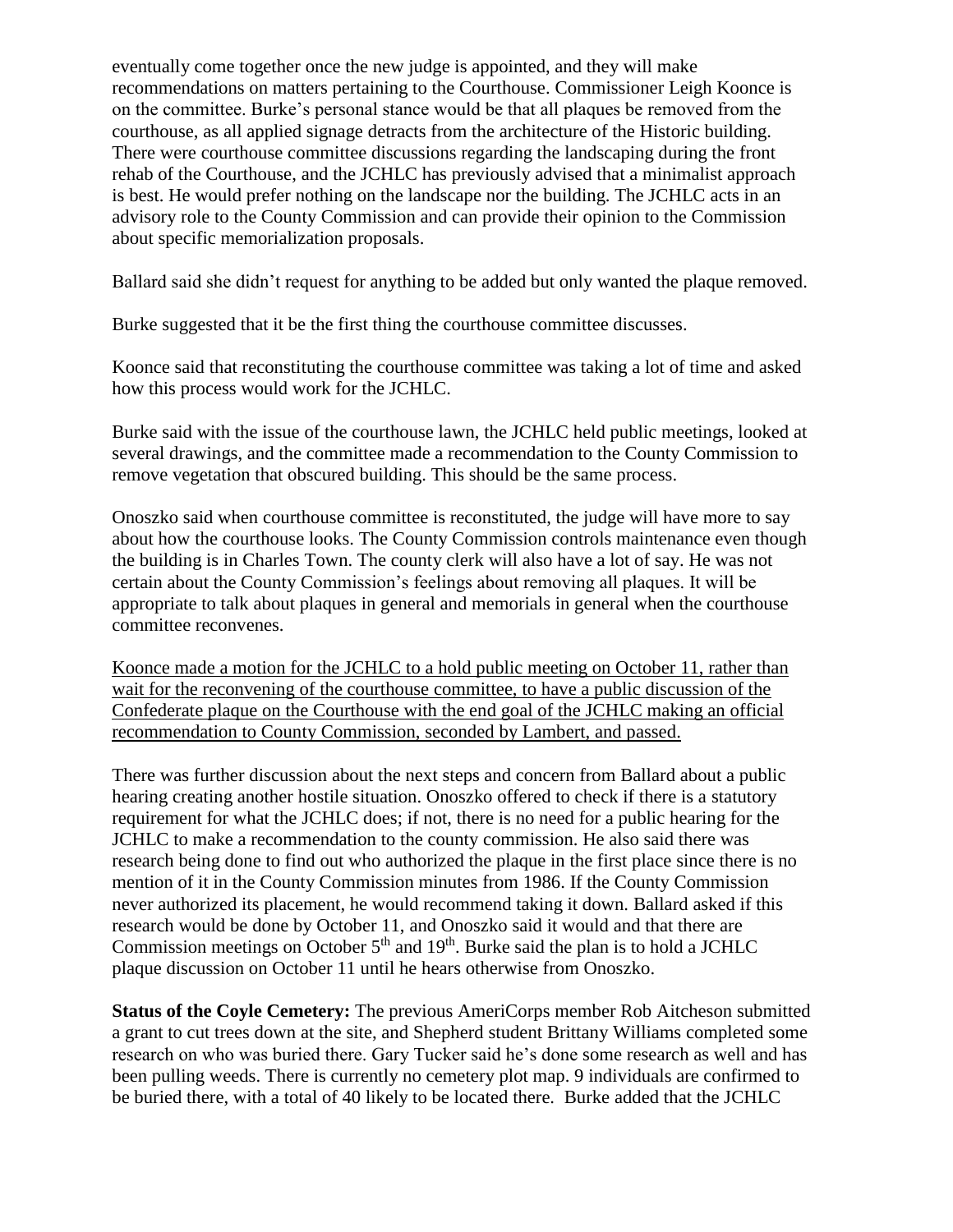received a grant this year to restack the stone wall. The cemetery is on county property and work is actively being overseen by our current AmeriCorps Member, Lauren Kelly.

**Minutes for July meeting**: Burke motioned to accept July meeting minutes, Koonce seconded, and passed.

**Treasurer's Report**: Koonce moved to approve, Burke seconded, and passed. Burke reviewed the current bank account balance and noted we just received August hotel/motel funds.

**WVDOH MOA Rt. 340 extension to VA line**: Burke is working with WVDOH concerning construction on 340, which is to be 4-laned all the way to VA. He commented on mitigation strategies. The DOH has offered \$50,000 for National Register research for Wayside Farm, Olive Boy Farm, Byrdland, and the village of Rippon. The property most impacted is Wayside Farm. Burke suggested a public meeting about mitigation proposals.

## Burke moved to accept MOA, Lambert seconded, and passed.

**Comments on NR nomination –** *Wild Goose***:** John Demer said he is shepherding the nomination through the WVSHPO and will present it to a state committee on October 16 in Wheeling. He is confident it will be accepted, at which time it will then be released to Washington DC for review. Burke added that the owners want all 176 acres in the nomination.

Mason called for a vote to approve, Koonce seconded, and passed.

**Peter Burr Farm Event application for 2018 - Craft Fair**: This is for a May 5, 2018 event. Parks and Rec will be voting on the event on the  $20<sup>th</sup>$ . There will be no alcohol. Burke said the even has outgrown the Bloomery Distillery and is looking for more space. A rep from Parks and Rec will be on-site during the event, and they are collecting a deposit and will be responsible for any repairs needed because of damage from the event. Koonce expressed concern about policing at the event and recommended at walk-thru with Parks and Rec before the event opens. JCHLC will be printing interpretive material (brochures) to have available during the event.

Burke motioned to approve, Lambert seconded, and passed.

**WV GeoExplorer Project**: Bill Theriault not present to comment.

**Discussion - JCHLC going to six meetings a year**: Onoszko said the planning commission has off-schedule meetings on stand-by.

## **Announcements and Reports:**

- A. Status of Historic Preservation Zoning Ordinance: On Sept  $12<sup>th</sup>$ , the planning commission met and discussed the proposed HL ordinance and made some significant changes. It will be taken up again for a vote at the October PC meeting. There have been revisions on wording.
- B. JC Courthouse Committee: Koonce has talked to the county clerk regarding handouts on the history of the Courthouse. He requests that the JCHLC consider producing